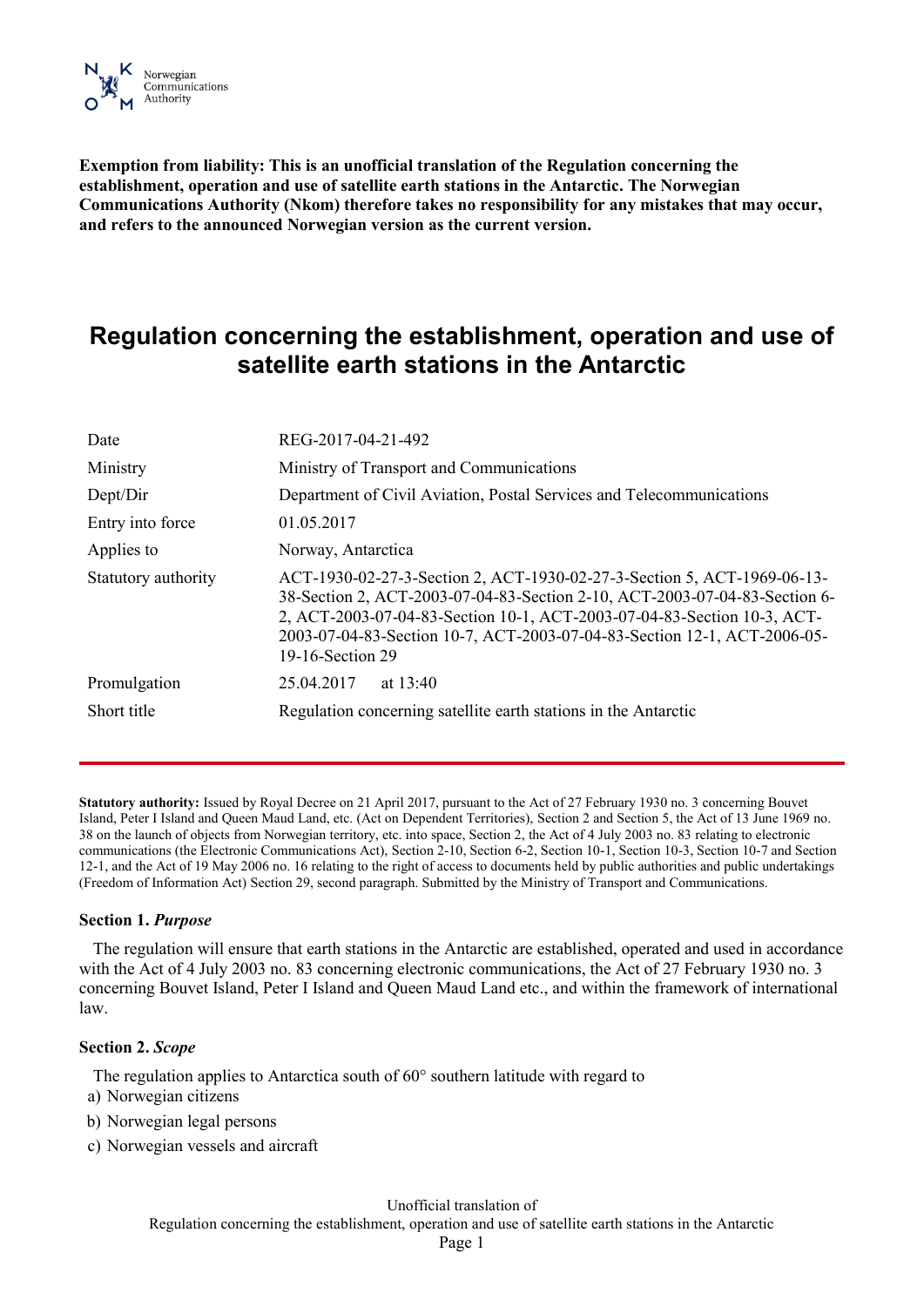

- d) Foreigners resident in Norway
- e) Foreigners participating in or responsible for activity in Antarctica organised in Norway or which proceeds from Norway directly to Antarctica.

The regulation also applies to Queen Maud Land and to Peter I Island for any person staying there or who is responsible for activity there. This nonetheless does not apply to any enterprise that operates earth stations in Antarctica with the consent of another state that is bound by the [Antarctic Treaty.](http://www.lovdata.no/pro#reference/traktat/1959-12-01-1)

The regulation concerns the establishment, operation and use of earth stations in Antarctica. The regulation also applies to the logging of activities at earth stations. The regulation does not apply to earth stations that solely receive broadcast programmes. The regulation also does not apply to earth stations operating in frequency bands regulated by the current regulation on general licences for the use of frequencies (General Authorisations Regulations), but does apply to earth stations that communicate by satellite using frequencies above 3000 GHz.

In any case of doubt, the Norwegian Communications Authority will determine whether an earth station is subject to the regulation.

# **Section 3.** *Definitions*

In this regulation, the following definitions apply:

- a) *Earth station* : equipment for the transmission of data to or receipt of data from satellite or another spacebased system; electronic communication equipment intended for general commercial use is not an earth station according to this regulation.
- b) *Satellite:* unmanned artificial object located at least 100 km above the Earth's surface.
- c) *Payload:* passive and active instruments on board a satellite; instrumentation related to the control and steering of the satellite is not included in the definition.
- d) *Launch phase:* as from and including launch and until the payload is applied.
- e) *Emergency situation:* situation where a satellite has technical difficulties and the satellite operator has a need to communicate through the earth station in Antarctica; there is no emergency situation if there are solely technical problems with the payload.

# **Section 4.** *Licence requirements*

The establishment, operation and use of an earth station that transmits data to or receives data from a satellite requires a licence from the Norwegian Communications Authority. If an earth station is to be operated by a party other than the licence applicant, the party responsible for operation must be stated in the application.

A separate communication licence from the Norwegian Communications Authority is required for each satellite that an earth station sends data to or receives data from.

The holder of a licence under the first paragraph does not need a separate communication licence to assist a satellite to be used for civil purposes and which is in launch phase. It is not permitted to provide equivalent assistance for a satellite that is to be used for functions specifically for military purposes, cf. Section 7. In an emergency situation, the holder of the licence may assist all satellites, cf. Section 7.

The Norwegian Communications Authority may lay down terms in the licence according to the first and second paragraphs.

An application for a licence is sent to the Norwegian Communications Authority.

# **Section 5.** *Ownership and transfer information*

Changes in the earth station's ownership or significant changes in the owning company's organisation must be notified to the Norwegian Communications Authority without undue delay.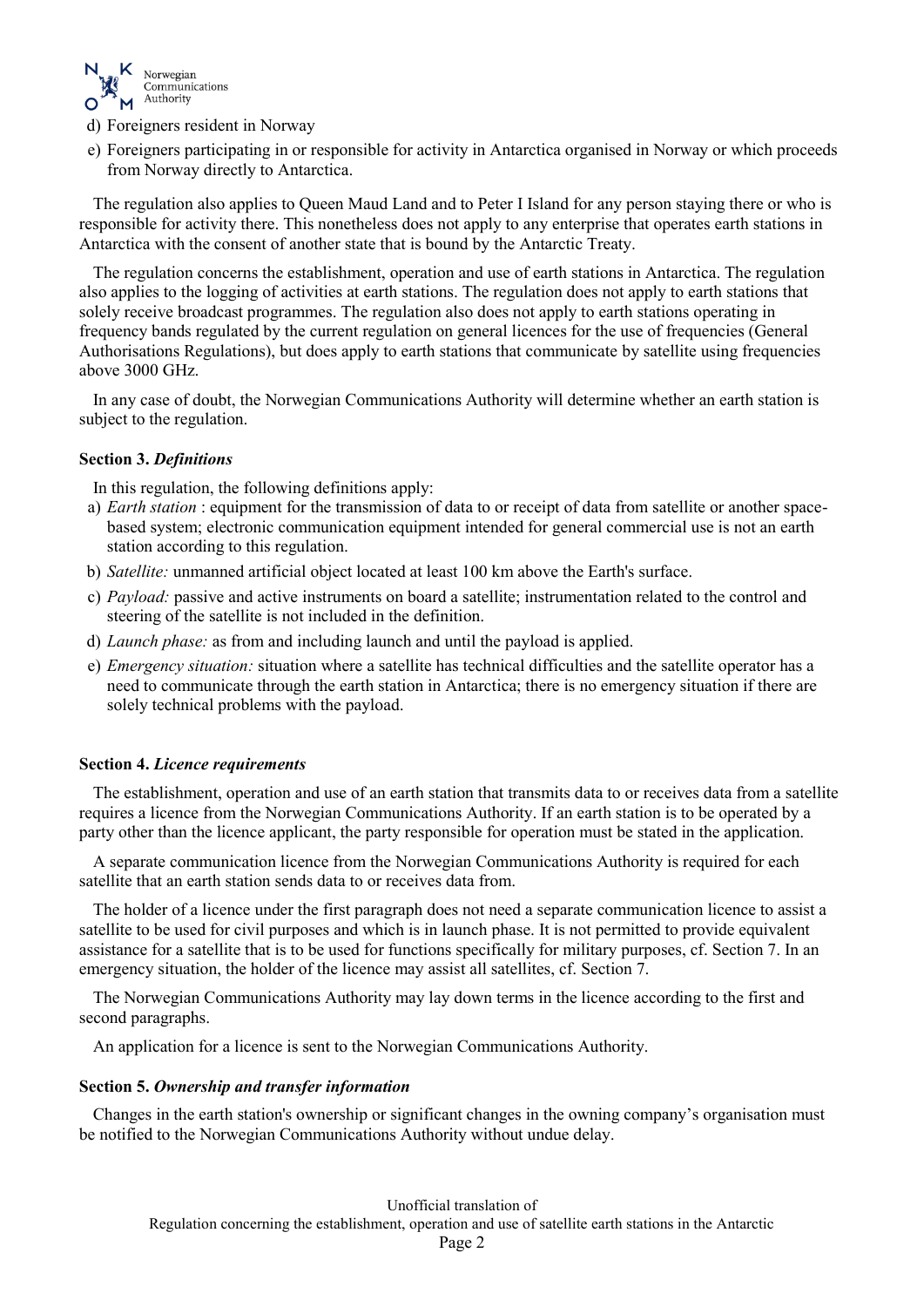

The transfer or leasing of a licence requires the consent of the Norwegian Communications Authority. This also applies to indirect transfer.

# **Section 6.** *Requirements for the operation and safeguarding of earth stations*

An earth station must be maintained in technical operational condition so that all requirements pursuant to the regulation and the licence are complied with.

An earth station must be safeguarded to prevent unauthorised persons from gaining access to the station or from becoming aware of the content of data sent to or received from a satellite.

Observers appointed in accordance with international obligations must be ensured access to perform the inspection referred to in [Section 5, first paragraph,](http://www.lovdata.no/pro#reference/lov/1930-02-27-3/§5) of the Act on Dependent Territories.

# **Section 7.** *Requirements for the use of earth stations*

It is not permitted to use a earth station to send data to or download data from a satellite that is used for functions specifically for military purposes, with the exception of assistance to a satellite in an emergency situation as specified in Section 4, third paragraph.

It is not permitted to send data to or download data from a satellite if the downloaded data is solely made available for military purposes, or when the purpose is primarily to use the data for military purposes.

If an earth station is used to assist a satellite in an emergency situation, cf. Section 4, third paragraph, the requirements in Section 8 must be complied with, and data from the payload may not be downloaded.

If an earth station is used to assist a satellite that is in an emergency situation or in the launch phase, the licence holder must immediately notify the Norwegian Communications Authority of the assistance given.

## **Section 8.** *Logging and storage obligation*

The holder of a licence to establish, operate and use an earth station with a movable antenna is obliged to continuously

a) log all satellite passages whereby an earth station transmits data to or downloads data from a satellite; and to

b) store all relevant data concerning the antenna control orders at the same level as the logging takes place.

The log and data must be stored at the earth station for a minimum of two years.

The Norwegian Communications Authority may order other logging and storage.

The Norwegian Communications Authority may require the holder of the licence to immediately send a copy of logged and stored data to the Norwegian Communications Authority.

#### **Section 9.** *Supervision, etc.*

The Norwegian Communications Authority will supervise compliance with the regulation and licences in accordance with [Section 4.](http://www.lovdata.no/pro#reference/forskrift/2017-04-21-492/§4)

Notwithstanding the statutory confidentiality obligation, the Norwegian Communications Authority may require the assistance of the Norwegian Polar Institute, as well as other authorities and administrative bodies, on the issue of licences and in conjunction with supervision.

The holder of the licence will be obliged, annually and upon request, to document to the Norwegian Communications Authority that the use of the earth station complies with the requirements in Section 7, first and second paragraphs, and the terms set out in the licence in accordance with Section 4.

On request, the holder of the licence must disclose the log and stored data pursuant to Section 8, first and second paragraphs, and other information necessary for the performance of supervision. Information may be required to be disclosed electronically.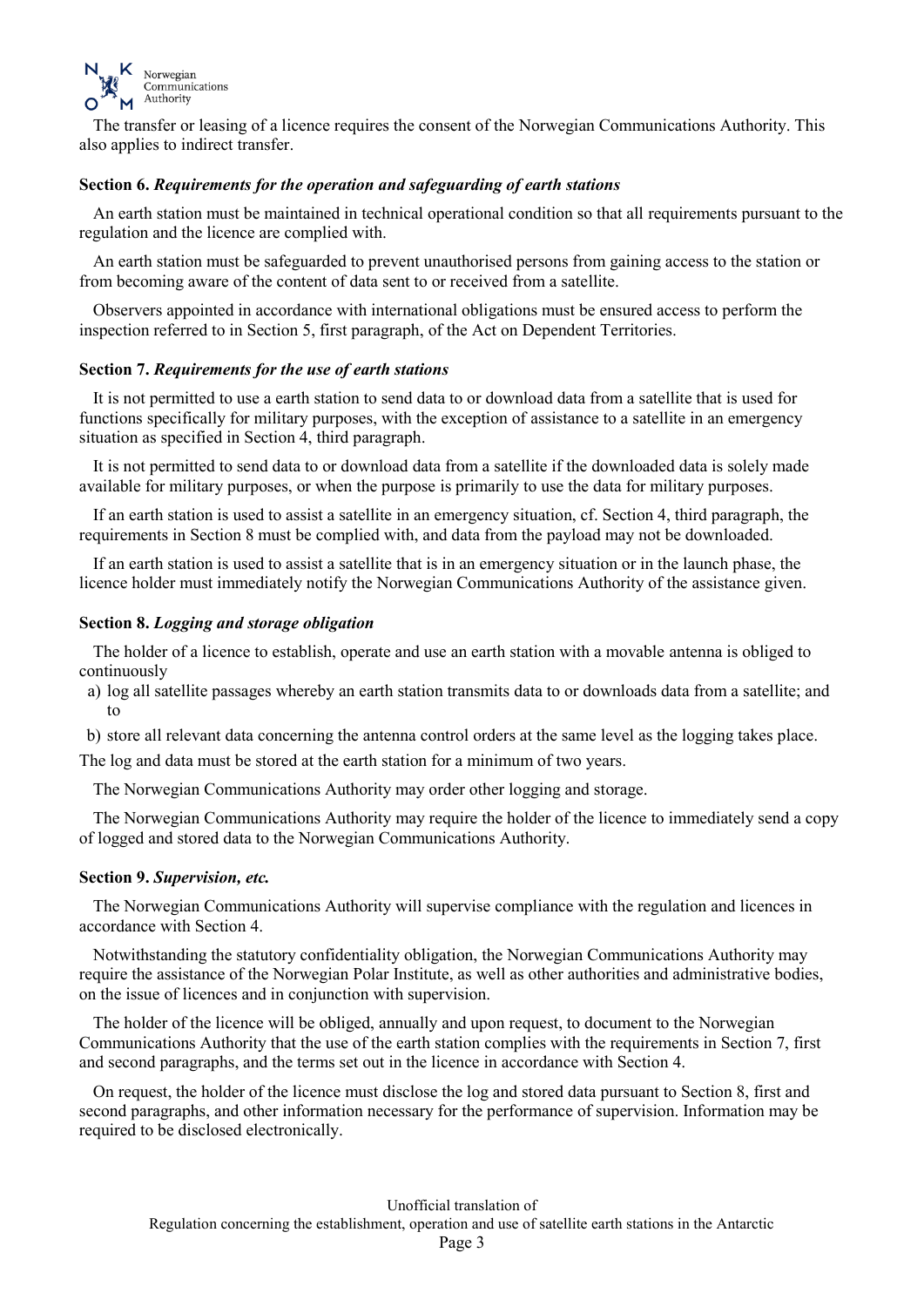

The Norwegian Communications Authority may determine that the documentation is to be sent directly to the party that assists in accordance with the second paragraph. If a body which assists the Norwegian Communications Authority in accordance with the second paragraph has received information which can be exempt from public disclosure under the [Act of 19 May 2006, no. 16](http://www.lovdata.no/pro#reference/lov/2006-05-19-16) on the right of access to documents held by public authorities and public undertakings (the Freedom of Information Act), [Section 14,](http://www.lovdata.no/pro#reference/lov/2006-05-19-16/§14) [Section 15,](http://www.lovdata.no/pro#reference/lov/2006-05-19-16/§15) [Section](http://www.lovdata.no/pro#reference/lov/2006-05-19-16/§20)  [20](http://www.lovdata.no/pro#reference/lov/2006-05-19-16/§20) to [Section 24](http://www.lovdata.no/pro#reference/lov/2006-05-19-16/§24) or [Section 26,](http://www.lovdata.no/pro#reference/lov/2006-05-19-16/§26) all claims for access to the information will be considered by the Norwegian Communications Authority.

# **Section 10.** *Cooperation on supervision*

The subject of the supervision is obliged to ensure that the Norwegian Communications Authority and whoever assists in the supervision has unimpeded access to the earth station. The necessary documentation, all data and logs must be made available to the supervisory authority. The licence holder or its representative, or the operations officer, may be required to attend the supervision.

Licences and documentation concerning the establishment, operation and use of an earth station must be available at the earth station.

## **Section 11.** *Orders, sanctions and penalties*

The Norwegian Communications Authority may issue orders to correct or cease unlawful conditions that are in conflict with the requirements in this regulation, or terms in the licence unde[r Section](http://www.lovdata.no/pro#reference/forskrift/2017-04-21-492/§4) 4, cf[. Section 10-6, of](http://www.lovdata.no/pro#reference/lov/2003-07-04-83/§10-6)  [the Electronic Communications Act.](http://www.lovdata.no/pro#reference/lov/2003-07-04-83/§10-6)

The Norwegian Communications Authority may, in the event of breach of the requirements in or pursuant to the regulation, take decisions concerning coercive fines in accordance with [Section 10-7 of the Electronic](http://www.lovdata.no/pro#reference/lov/2003-07-04-83/§10-7)  [Communications Act,](http://www.lovdata.no/pro#reference/lov/2003-07-04-83/§10-7) revocation in accordance with [Section 10-8 of the Electronic Communications Act,](http://www.lovdata.no/pro#reference/lov/2003-07-04-83/§10-8) closure in accordance with [Section 10-9 of the Electronic Communications Act,](http://www.lovdata.no/pro#reference/lov/2003-07-04-83/§10-9) infringement fines in accordance with [Section 10-13, first paragraph, no. 2. of the Electronic Communications Act,](http://www.lovdata.no/pro#reference/lov/2003-07-04-83/§10-13) or confiscation in accordance with [Section 10-14 of the Electronic Communications Act.](http://www.lovdata.no/pro#reference/lov/2003-07-04-83/§10-14)

Breach of the requirements in the regulation, [Section 4](http://www.lovdata.no/pro#reference/forskrift/2017-04-21-492/§4) to [Section 6](http://www.lovdata.no/pro#reference/forskrift/2017-04-21-492/§6) an[d Section 8,](http://www.lovdata.no/pro#reference/forskrift/2017-04-21-492/§8) is subject to penalties in accordance with [Section 12-4,](http://www.lovdata.no/pro#reference/lov/2003-07-04-83/§12-4) first paragraph, no. 2. Electronic Communications Act.

Breach of Section 7 is subject to penalties in accordance with [Section 8 of the Act on Dependent Territories.](http://www.lovdata.no/pro#reference/lov/1930-02-27-3/§8)

# **Section 12.** *Termination*

Licences under Section 4, first and second paragraphs, are subject to written notice of termination.

If the licence under Section 4, first paragraph, is terminated or revoked, the earth station will be taken out of operation. The antenna and power supply must be disconnected, if possible. Written notification must be given to the Norwegian Communications Authority that the requirements have been fulfilled and that the earth station will not be used unless a new licence is granted.

If the right to use an earth station ceases, the Norwegian Communications Authority may request the Norwegian Polar Institute to seal the earth station. This can be done without the participation of the Norwegian Communications Authority.

# **Section 13.** *Sector fees and charges*

Annual sector fees and charges are to be paid to the Norwegian Communications Authority for licences under the current regulations concerning sector fees and administrative charges to the Norwegian Communications Authority.

#### **Section 14.** *Exemptions*

In particular cases and within the framework of international law, the Norwegian Communications Authority may make exemptions from the regulatory provisions.